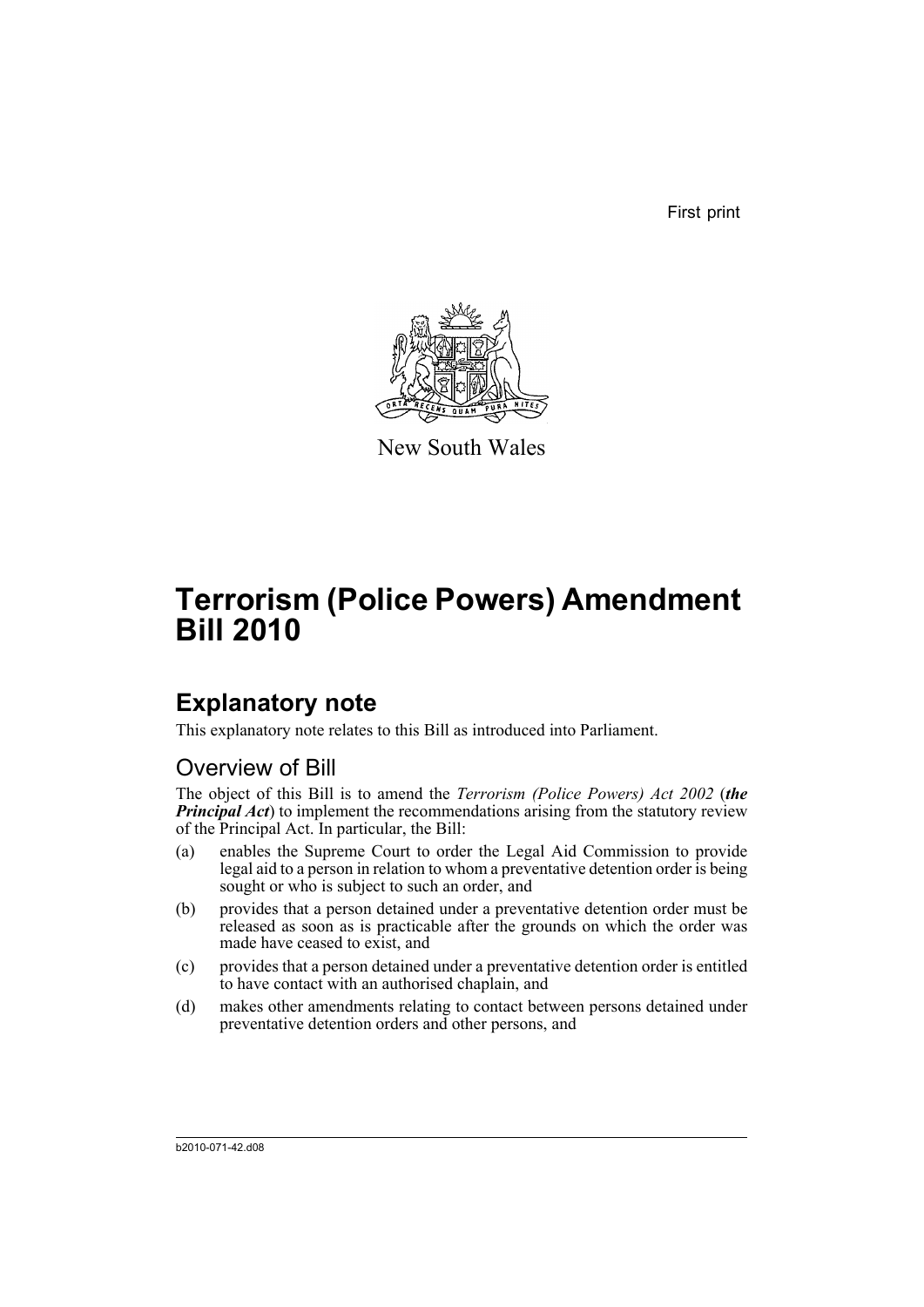Explanatory note

- (e) provides for the ongoing scrutiny by the Ombudsman of the exercise of powers conferred by Part 2A (Preventative detention orders) and Part 3 (Covert search warrants) of the Principal Act, and
- (f) makes other miscellaneous amendments.

#### Outline of provisions

**Clause 1** sets out the name (also called the short title) of the proposed Act.

**Clause 2** provides for the commencement of the proposed Act on a day or days to be appointed by proclamation.

#### **Schedule 1 Amendment of Terrorism (Police Powers) Act 2002 No 115**

**Schedule 1 [1], [11], [15], [16] and [26]** make amendments to make terminology used in the Principal Act describing vulnerable persons for whom special provision needs to be made consistent with that used in the *Law Enforcement (Powers and Responsibilities) Act 2002*. Specifically, the amendments replace the term "incapable of managing his or her affairs" with "impaired intellectual functioning" and provide a definition for that term.

Section 23 (2) of the Principal Act requires the Commissioner of Police to arrange for a written statement to be provided, on request, to a person who was searched, or whose vehicle or premises were searched, under Part 2 of that Act stating that the search was conducted in pursuance of that Part. **Schedule 1 [2]** provides that the written statement is to be provided within 30 days of the request being made.

**Schedule 1 [3]** inserts proposed section 26PA into the Principal Act to provide that the Supreme Court may, if it is satisfied it is in the interests of justice to do so, order the Legal Aid Commission to provide legal aid to the person in relation to whom a preventative detention order is being sought or is in force for proceedings in connection with an application for the making or revocation of a preventative detention order or prohibited contact order. The proposed section also provides that if the Supreme Court makes such an order, the police officer who is detaining the person must give the person reasonable assistance to enable the person to contact the Legal Aid Commission to obtain the legal aid.

**Schedule 1 [4]** inserts proposed section 26W (1A) into the Principal Act to provide that the police officer who is detaining a person under a preventative detention order must release the person from detention under the order as soon as is practicable after the police officer is satisfied that the grounds on which the order was made have ceased to exist.

**Schedule 1 [5] and [7]** make amendments to make it clear that as soon as practicable after a person is first taken into custody under a preventative detention order, the police officer who is detaining the person under the order must inform the person of the person's entitlement to contact the Ombudsman.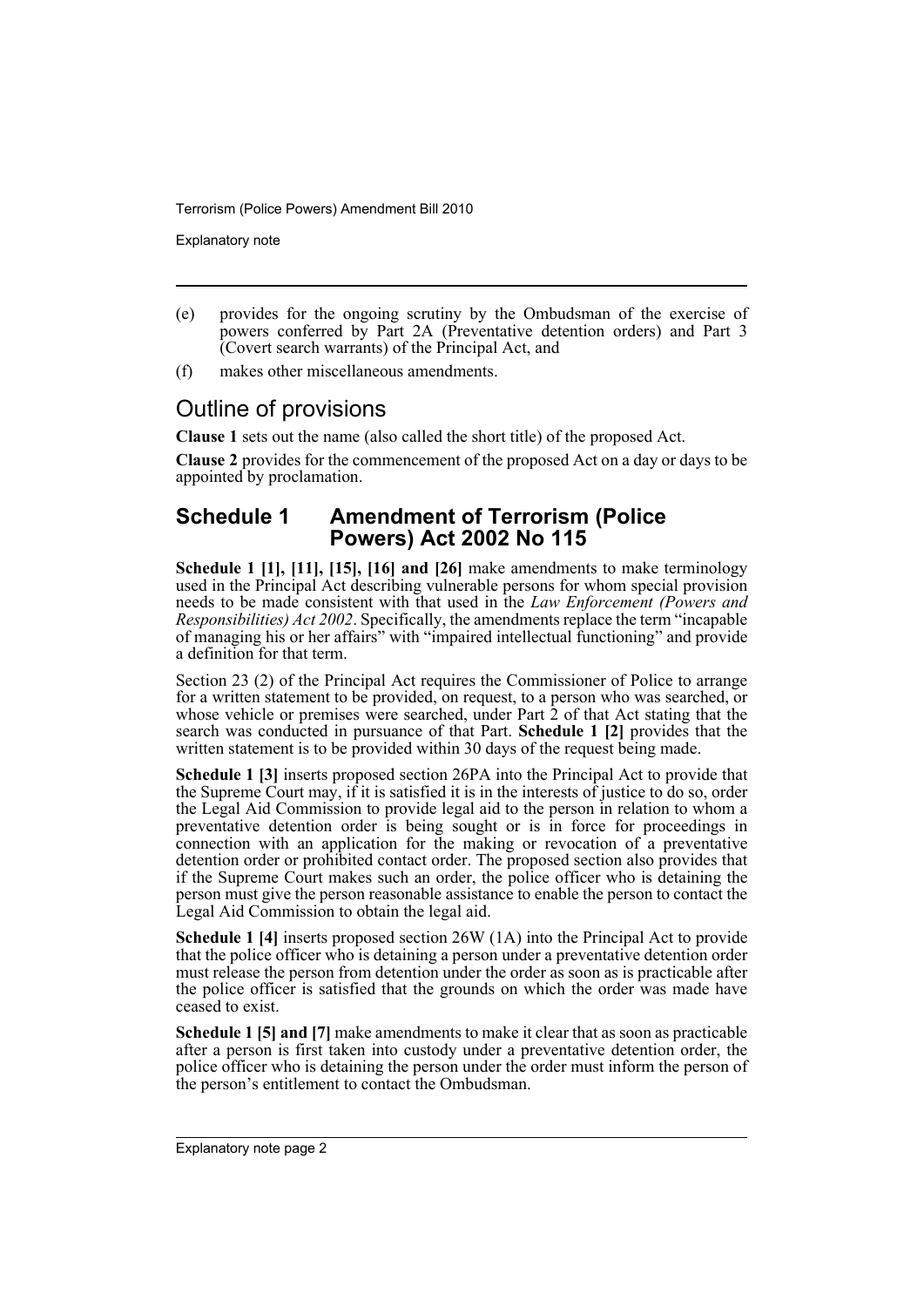Explanatory note

**Schedule 1 [6] and [8]** make amendments to make it clear that as soon as practicable after a person is first taken into custody under a preventative detention order, the police officer who is detaining the person under the order must inform the person of the person's right to complain to the Police Integrity Commission in relation to the application for, or the making of, the order or the treatment of the person by a police officer in connection with the person's detention under the order.

Section 26ZG of the Principal Act deals with the entitlement of a person detained under a preventative detention order to contact a lawyer. Section 26ZG (3) more specifically states that if the person being detained asks to be allowed to contact a particular lawyer and either the person is not entitled to contact that lawyer because of a prohibited contact order or the person is not able to contact that lawyer, the police officer who is detaining the person must give the person reasonable assistance to choose another lawyer for the person to contact. **Schedule 1 [9]** inserts proposed section 26ZG (3A) into the Principal Act to provide that, without limiting the assistance that may be given to a person under that subsection, the police officer may refer the person to the Legal Aid Commission.

**Schedule 1 [10]** inserts proposed section 26ZGA into the Principal Act to provide that a person detained under a preventative detention order is entitled to contact an authorised chaplain, being:

- (a) a person who is authorised under the *Crimes (Administration of Sentences) Act 1999* to perform the functions of a chaplain in a correctional centre, and
- (b) in relation to a person being detained under a preventative detention order who is under 18 years of age and who is detained in a detention centre within the meaning of the *Children (Detention Centres) Act 1987*—a minister of religion authorised by the Chief Executive of Juvenile Justice, Department of Human Services to minister to detainees at that detention centre.

**Schedule 1 [13]** is a consequential amendment to make it clear that contact with an authorised chaplain is subject to monitoring under section 26ZI of the Principal Act.

**Schedule 1 [12]** inserts proposed section 26ZH (7) into the Principal Act to provide that a police officer who is detaining a person under a preventative detention order who is under 18 years of age or has impaired intellectual functioning is, as far as is reasonably practicable, to assist the person in exercising the person's entitlement to contact under Division 5 of Part 2A of that Act (that is contact with persons under that section, contact with a lawyer and contact with the Ombudsman and the Police Integrity Commission).

Section 26ZG of the Principal Act provides that a person being detained under a preventative detention order is entitled to contact a lawyer for certain permitted purposes (basically to obtain legal advice). Section 26ZI of that Act provides for that contact to be monitored by police (and where necessary interpreters). Section 26ZI (6) makes it an offence for a person to disclose information so monitored if it is information that is communicated for one of the permitted purposes. **Schedule 1 [14]** inserts proposed section 26ZI (7) into the Principal Act to provide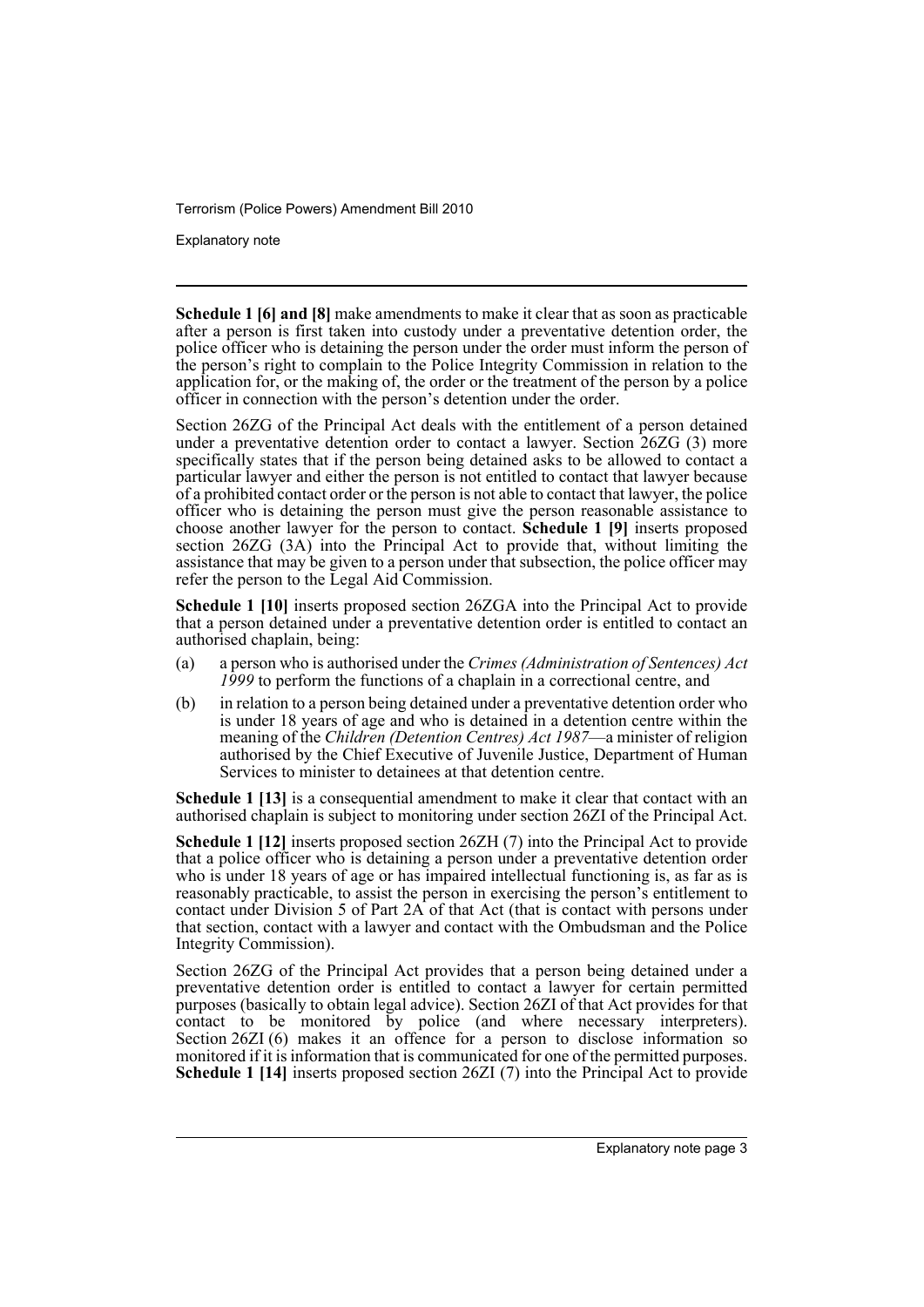Explanatory note

that a monitor does not commit an offence under subsection (6) in relation to the disclosure of information to a lawyer for the purpose of obtaining advice as to:

- (a) whether the information is information communicated between the detainee and the detainee's lawyer for one of the purposes referred to in section 26ZG, and
- (b) the monitor's obligations under the Principal Act in relation to that information.

**Schedule 1 [17], [18], [19], [21], [22] and [24]** make amendments to provide for the ongoing scrutiny by the Ombudsman of the exercise of powers conferred by Part 2A (Preventative detention orders) and Part 3 (Covert search warrants) of the Principal Act. Scrutiny of Part 2A is to expire 5 years after the commencement of that Part (being on 16 December 2010). Scrutiny of Part 3 expired 2 years after the commencement of that Part (being 13 September 2007). Ongoing reports on the exercise of powers under Parts 2A and 3 are to be prepared by the Ombudsman every 3 years and furnished to the Attorney General and the Minister for Police for tabling in Parliament. The first report under the amended provisions is due as soon as practicable after 16 December 2010.

**Schedule 1 [20]** omits section 27W of the Principal Act which requires the Commissioner of Police or the Commissioner for the New South Wales Crime Commission to ensure that any copy, photocopy or other record made in the execution of a covert search warrant is destroyed as soon as practicable after determining that its retention is no longer reasonably required for the purpose of an investigation or proceedings.

**Schedule 1 [23]** makes a law revision amendment to make it clear that it is the Attorney General's responsibility to ensure that the Ombudsman's report under section 27ZC of the Principal Act is tabled in Parliament.

**Schedule 1 [25]** amends section 36 of the Principal Act to require the Attorney General (being the Minister administering that  $Act)$  to continue to undertake reviews to determine whether the policy objectives of the Act remain valid and whether the terms of the Act remain appropriate for securing those objectives. A review is to be undertaken, every 3 years, as soon as possible after the Ombudsman's reports under sections 26ZO and 27ZC have been tabled in Parliament.

**Schedule 1 [27]** enables regulations of a savings or transitional nature consequent on the enactment of the proposed Act to be made.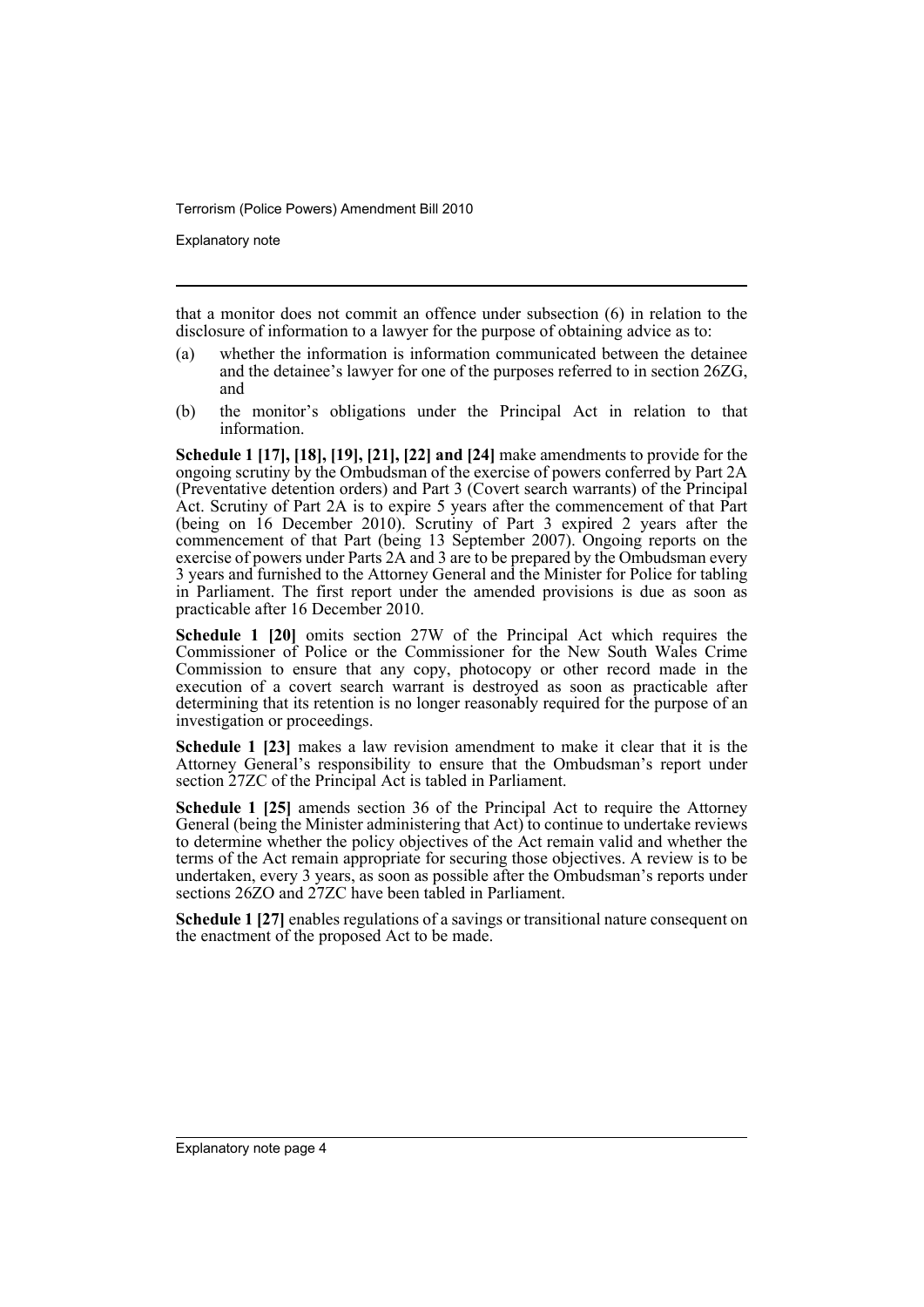First print



New South Wales

## **Terrorism (Police Powers) Amendment Bill 2010**

### **Contents**

|                                                                     | Page |
|---------------------------------------------------------------------|------|
| Name of Act                                                         |      |
| 2 Commencement                                                      |      |
| Schedule 1 Amendment of Terrorism (Police Powers) Act 2002 No 115 3 |      |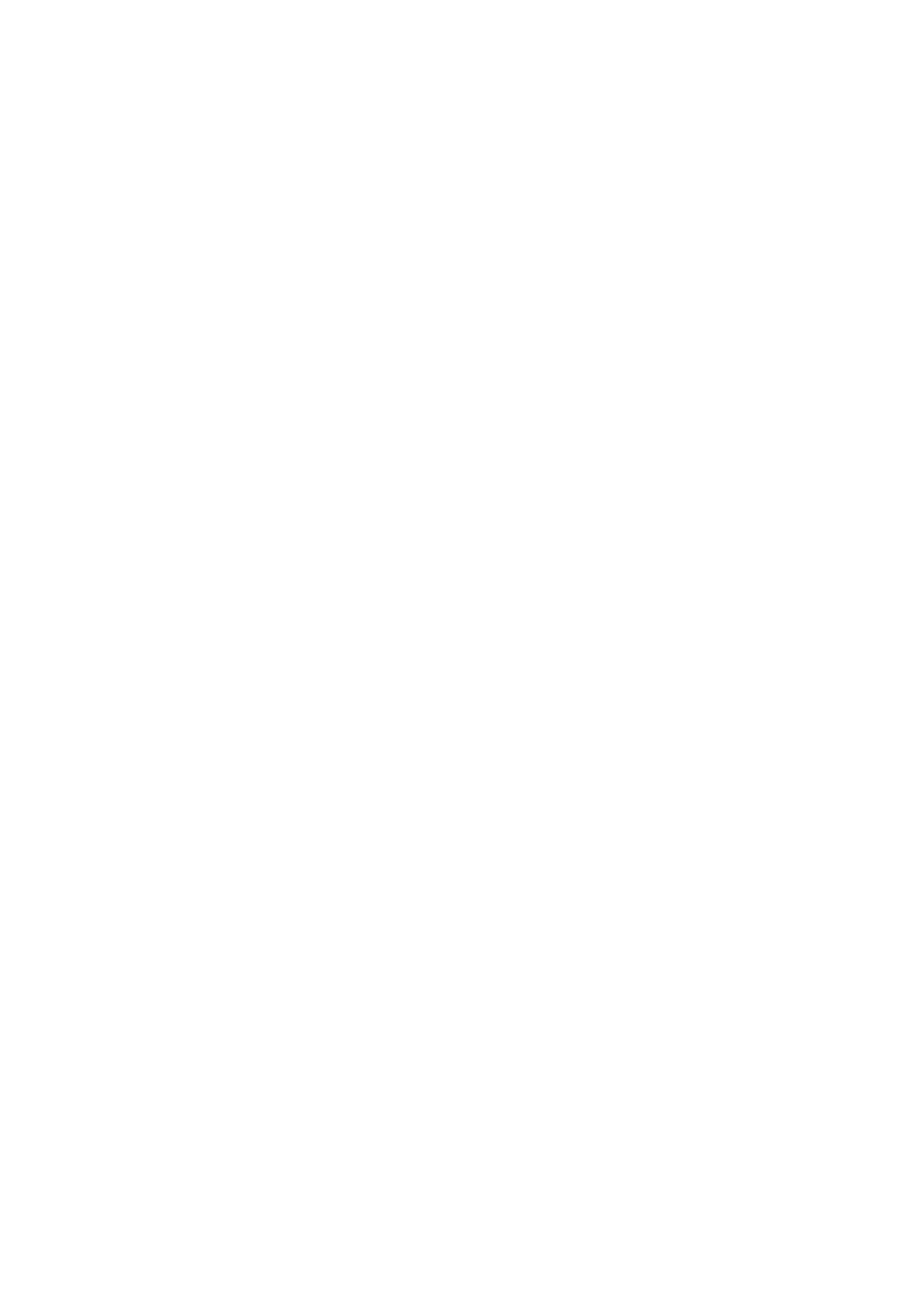

New South Wales

## **Terrorism (Police Powers) Amendment Bill 2010**

No , 2010

#### **A Bill for**

An Act to amend the *Terrorism (Police Powers) Act 2002* as a consequence of a review carried out under section 36 of that Act.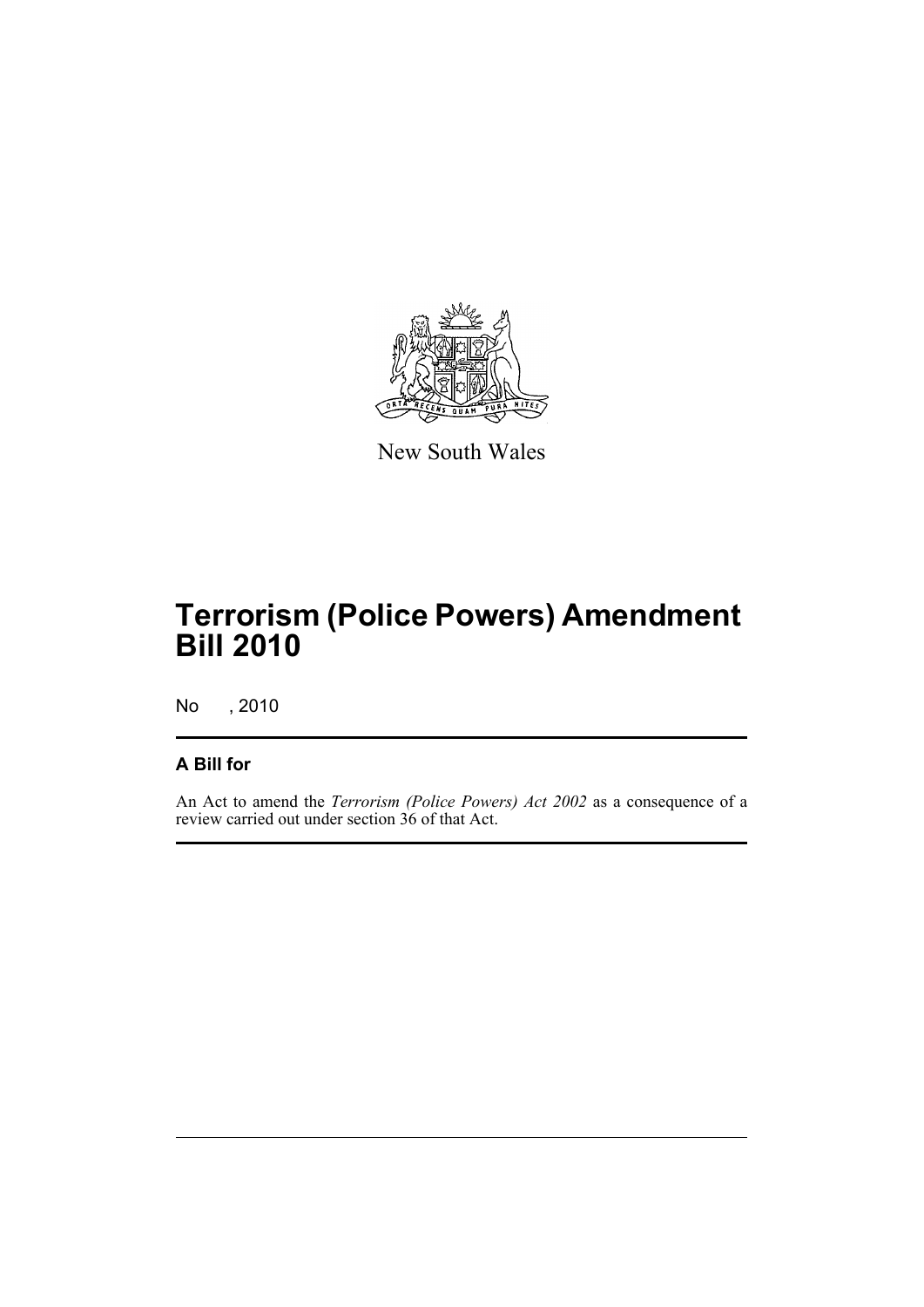<span id="page-7-1"></span><span id="page-7-0"></span>

| The Legislature of New South Wales enacts: |                                                                      |                |
|--------------------------------------------|----------------------------------------------------------------------|----------------|
|                                            | Name of Act                                                          | $\mathcal{P}$  |
|                                            | This Act is the Terrorism (Police Powers) Amendment Act 2010.        | 3              |
|                                            | <b>Commencement</b>                                                  | $\overline{a}$ |
|                                            | This Act commences on a day or days to be appointed by proclamation. | 5              |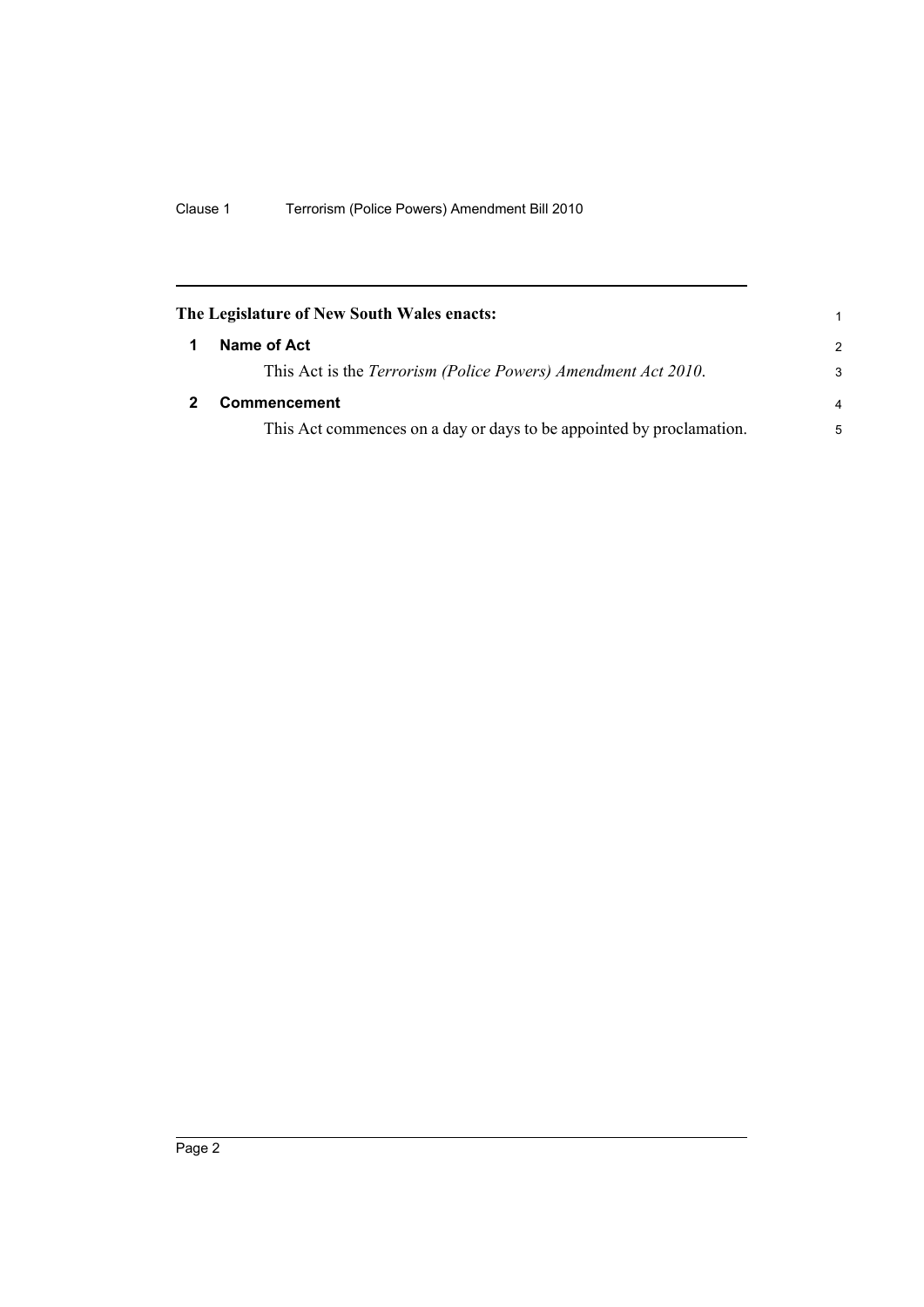Amendment of Terrorism (Police Powers) Act 2002 No 115 Schedule 1

<span id="page-8-0"></span>

|     | <b>Schedule 1</b> |                     | <b>Amendment of Terrorism (Police</b><br><b>Powers) Act 2002 No 115</b>                                                                                                                                                                        | 1<br>$\overline{c}$  |
|-----|-------------------|---------------------|------------------------------------------------------------------------------------------------------------------------------------------------------------------------------------------------------------------------------------------------|----------------------|
| [1] |                   |                     | <b>Section 4 Other definitions</b>                                                                                                                                                                                                             | 3                    |
|     |                   |                     | Insert in alphabetical order in section $4(1)$ :                                                                                                                                                                                               | 4                    |
|     |                   |                     | <i>impaired intellectual functioning</i> , in relation to a person, means:                                                                                                                                                                     | 5                    |
|     |                   |                     | a total or partial loss of the person's mental functions, or<br>(a)                                                                                                                                                                            | 6                    |
|     |                   |                     | a disorder or malfunction that results in the person learning<br>(b)<br>differently from a person without the disorder or<br>malfunction, or                                                                                                   | 7<br>8<br>9          |
|     |                   |                     | a disorder, illness or disease that affects the person's<br>(c)<br>thought processes, perceptions of reality, emotions or<br>judgment, or that results in disturbed behaviour.                                                                 | 10<br>11<br>12       |
| [2] |                   |                     | Section 23 Supplying police officer's details and other information                                                                                                                                                                            | 13                   |
|     |                   |                     | Insert at the end of section $23(2)$ :                                                                                                                                                                                                         | 14                   |
|     |                   |                     | The written statement is to be provided within 30 days of the<br>request being made.                                                                                                                                                           | 15<br>16             |
| [3] |                   | <b>Section 26PA</b> |                                                                                                                                                                                                                                                | 17                   |
|     |                   |                     | Insert after section 26P:                                                                                                                                                                                                                      | 18                   |
|     | <b>26PA</b>       |                     | Supreme Court may order provision of legal aid                                                                                                                                                                                                 | 19                   |
|     |                   | (1)                 | This section applies to proceedings before the Supreme Court in<br>connection with an application for the making or revocation of a<br>preventative detention order or prohibited contact order.                                               | 20<br>21<br>22       |
|     |                   | (2)                 | The Supreme Court may, if the Court is satisfied it is in the<br>interests of justice to do so, order the Legal Aid Commission to<br>provide legal aid in proceedings to which this section applies to:                                        | 23<br>24<br>25       |
|     |                   |                     | (a)<br>a person in relation to whom a preventative detention order<br>is being sought, or                                                                                                                                                      | 26<br>27             |
|     |                   |                     | a person who is subject to such an order.<br>(b)                                                                                                                                                                                               | 28                   |
|     |                   | (3)                 | If the Supreme Court makes an order under subsection (2), the<br>police officer who is detaining the person must give the person<br>reasonable assistance to enable the person to contact the Legal<br>Aid Commission to obtain the legal aid. | 29<br>30<br>31<br>32 |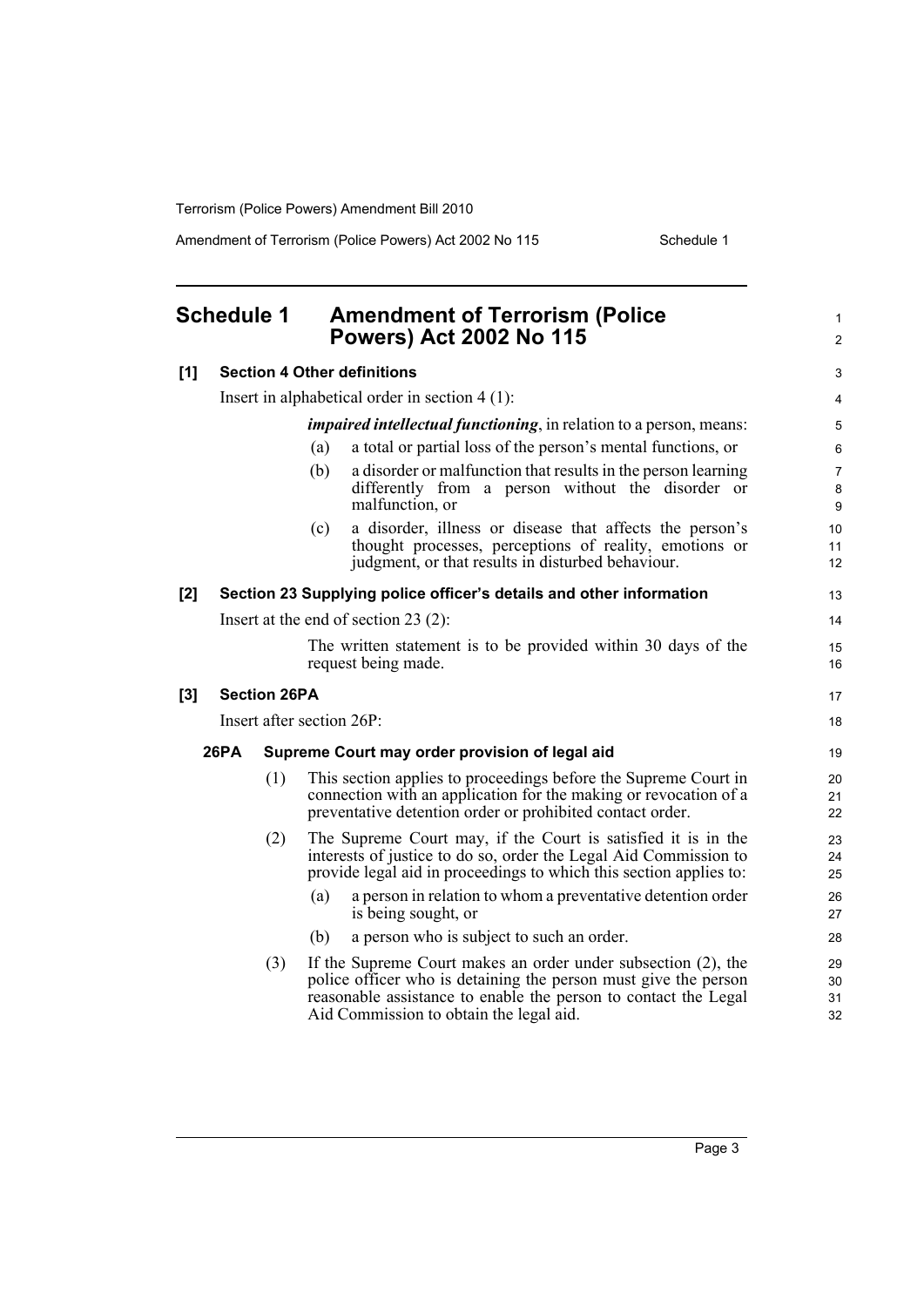| [4]    |                                     |                      | Section 26W Release of person from preventative detention                                                                                                                                                                                                                                                                                                                                                                                | 1                                                  |
|--------|-------------------------------------|----------------------|------------------------------------------------------------------------------------------------------------------------------------------------------------------------------------------------------------------------------------------------------------------------------------------------------------------------------------------------------------------------------------------------------------------------------------------|----------------------------------------------------|
|        |                                     |                      | Insert after section $26W(1)$ :                                                                                                                                                                                                                                                                                                                                                                                                          | $\overline{2}$                                     |
|        |                                     | (1A)                 | The police officer who is detaining a person under a preventative<br>detention order must release the person from detention under the<br>order as soon as is practicable after the police officer is satisfied<br>that the grounds on which the order was made have ceased to<br>exist.<br>Note. A person detained under a preventative detention order may be<br>detained under the order at a correctional centre under an arrangement | 3<br>4<br>5<br>$\,6\,$<br>$\overline{7}$<br>8<br>9 |
| [5]    |                                     |                      | with the Commissioner of Corrective Services under section 26X.<br>Section 26Y Effect of interim preventative detention order to be<br>explained to person detained                                                                                                                                                                                                                                                                      | 10<br>11<br>12                                     |
|        |                                     |                      | Insert ", $26ZF$ " after " $26ZE$ " in section $26Y(2)(c)$ .                                                                                                                                                                                                                                                                                                                                                                             | 13                                                 |
| [6]    |                                     |                      | Section 26Y (2) (d)                                                                                                                                                                                                                                                                                                                                                                                                                      | 14                                                 |
|        |                                     |                      | Insert "and the Police Integrity Commission" after "Ombudsman".                                                                                                                                                                                                                                                                                                                                                                          | 15                                                 |
| [7]    |                                     |                      | Section 26Z Effect of preventative detention order (other than interim<br>order) to be explained to person detained                                                                                                                                                                                                                                                                                                                      | 16<br>17                                           |
|        |                                     |                      | Insert ", $26ZF$ " after " $26ZE$ " in section $26Z(2)(c)$ .                                                                                                                                                                                                                                                                                                                                                                             | 18                                                 |
| [8]    |                                     |                      | Section 26Z (2) (d)                                                                                                                                                                                                                                                                                                                                                                                                                      | 19                                                 |
|        |                                     |                      | Insert "and the Police Integrity Commission" after "Ombudsman".                                                                                                                                                                                                                                                                                                                                                                          | 20                                                 |
| [9]    |                                     |                      | <b>Section 26ZG Contacting lawyer</b>                                                                                                                                                                                                                                                                                                                                                                                                    | 21                                                 |
|        |                                     |                      | Insert after section $26ZG(3)$ :                                                                                                                                                                                                                                                                                                                                                                                                         | 22                                                 |
|        |                                     | (3A)                 | Without limiting the assistance that may be given to a person<br>under subsection $(3)$ , the police officer may refer the person to<br>the Legal Aid Commission.                                                                                                                                                                                                                                                                        | 23<br>24<br>25                                     |
| $[10]$ |                                     | <b>Section 26ZGA</b> |                                                                                                                                                                                                                                                                                                                                                                                                                                          | 26                                                 |
|        |                                     |                      | Insert after section 26ZG:                                                                                                                                                                                                                                                                                                                                                                                                               | 27                                                 |
|        | 26ZGA<br><b>Contacting chaplain</b> |                      |                                                                                                                                                                                                                                                                                                                                                                                                                                          | 28                                                 |
|        |                                     | (1)                  | The person being detained is entitled to contact an authorised<br>chaplain.                                                                                                                                                                                                                                                                                                                                                              | 29<br>30                                           |
|        |                                     | (2)                  | The form of contact that the person being detained is entitled to<br>have with an authorised chaplain under subsection (1) is limited<br>to visits by the authorised chaplain to the person being detained.                                                                                                                                                                                                                              | 31<br>32<br>33                                     |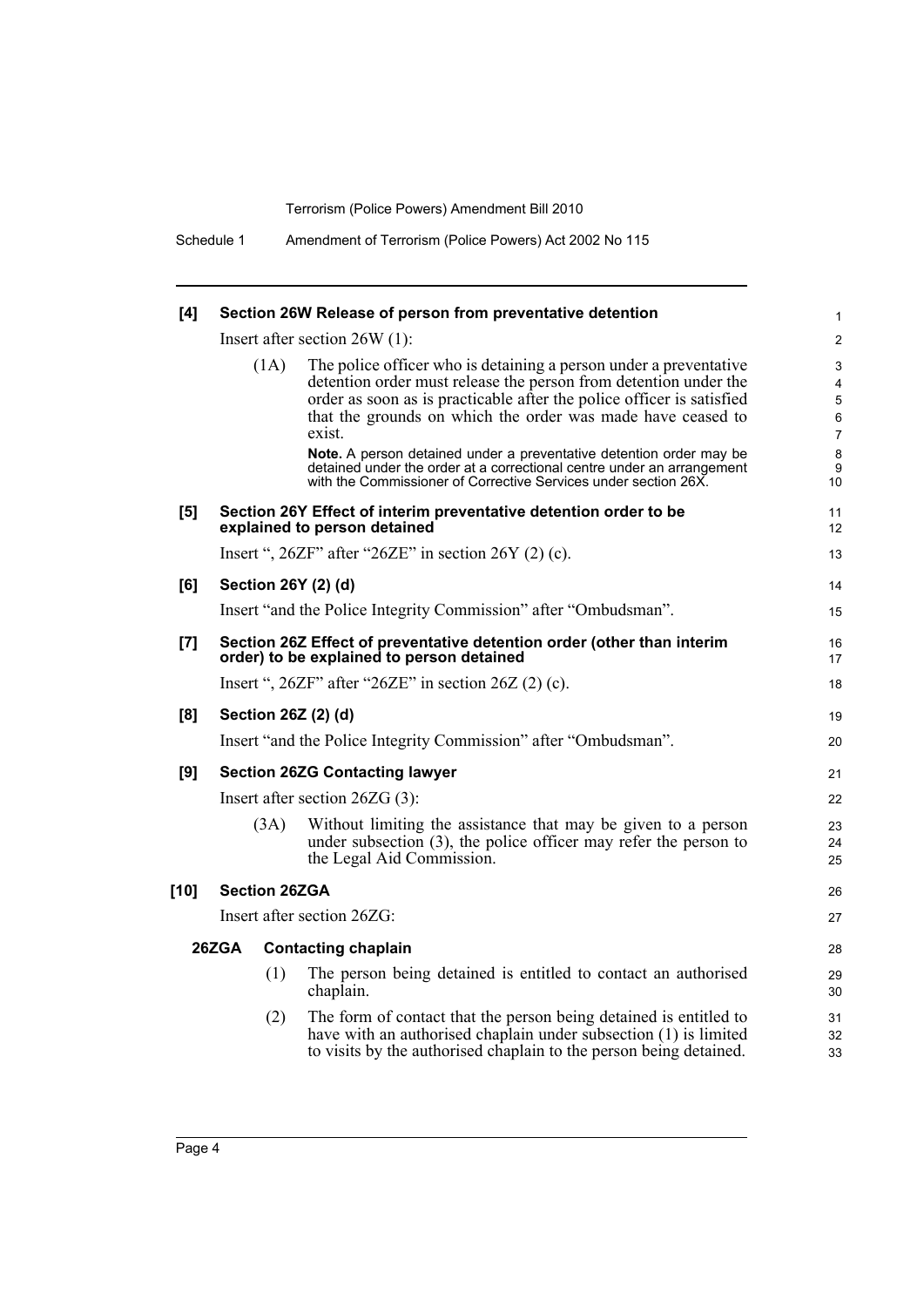|        | (3)              | In this section, <i>authorised chaplain</i> means:                                                                                                                                                                                                                                                                                                                                                        | $\mathbf{1}$                         |
|--------|------------------|-----------------------------------------------------------------------------------------------------------------------------------------------------------------------------------------------------------------------------------------------------------------------------------------------------------------------------------------------------------------------------------------------------------|--------------------------------------|
|        |                  | who is authorised under the<br>(a)<br>Crimes<br>person<br>a<br>(Administration of Sentences) Act 1999 to perform the<br>functions of a chaplain in a correctional centre, and                                                                                                                                                                                                                             | $\overline{c}$<br>3<br>4             |
|        |                  | Note. Clause 59 of the Crimes (Administration of Sentences)<br>Regulation 2008 provides for the accreditation of chaplains by<br>the Commissioner of Corrective Services.                                                                                                                                                                                                                                 | 5<br>6<br>$\overline{7}$             |
|        |                  | in relation to a person being detained under a preventative<br>(b)<br>detention order who is under 18 years of age and who is<br>detained in a detention centre within the meaning of the<br>Children (Detention Centres) Act 1987-a minister of<br>religion authorised by the Chief Executive of Juvenile<br>Justice, Department of Human Services to minister to<br>detainees at that detention centre. | 8<br>9<br>10<br>11<br>12<br>13<br>14 |
| $[11]$ |                  | Section 26ZH Special contact rules for person under 18 or with impaired<br>intellectual functioning                                                                                                                                                                                                                                                                                                       | 15<br>16                             |
|        |                  | Omit section 26ZH (1) (b). Insert instead:                                                                                                                                                                                                                                                                                                                                                                | 17                                   |
|        |                  | has impaired intellectual functioning.<br>(b)                                                                                                                                                                                                                                                                                                                                                             | 18                                   |
| [12]   | Section 26ZH (7) |                                                                                                                                                                                                                                                                                                                                                                                                           | 19                                   |
|        |                  | Insert after section 26ZH (6):                                                                                                                                                                                                                                                                                                                                                                            | 20                                   |
|        | (7)              | The police officer who is detaining a person under a preventative<br>detention order is, as far as is reasonably practicable, to assist the<br>person in exercising the person's entitlement to contact under this<br>Division.                                                                                                                                                                           | 21<br>22<br>23<br>24                 |
| [13]   |                  | Sections 26ZI (1) and 26ZJ                                                                                                                                                                                                                                                                                                                                                                                | 25                                   |
|        |                  | Insert ", 26ZGA" after "26ZG" wherever occurring.                                                                                                                                                                                                                                                                                                                                                         | 26                                   |
| $[14]$ |                  | Section 26ZI Monitoring contact with family members, lawyers etc under<br>sections 26ZE, 26ZG, 26ZGA and 26ZH                                                                                                                                                                                                                                                                                             | 27<br>28                             |
|        |                  | Insert after section 26ZI (6):                                                                                                                                                                                                                                                                                                                                                                            | 29                                   |
|        | (7)              | However, a monitor does not commit an offence under<br>subsection (6) in relation to the disclosure of information to a<br>lawyer for the purpose of obtaining advice as to:                                                                                                                                                                                                                              | 30<br>31<br>32                       |
|        |                  | whether the information is information communicated<br>(a)<br>between the detainee and the detainee's lawyer for one of<br>the purposes referred to in section 26ZG, and                                                                                                                                                                                                                                  | 33<br>34<br>35                       |
|        |                  | the monitor's obligations under this Act in relation to that<br>(b)<br>information.                                                                                                                                                                                                                                                                                                                       | 36<br>37                             |
|        |                  |                                                                                                                                                                                                                                                                                                                                                                                                           |                                      |

Page 5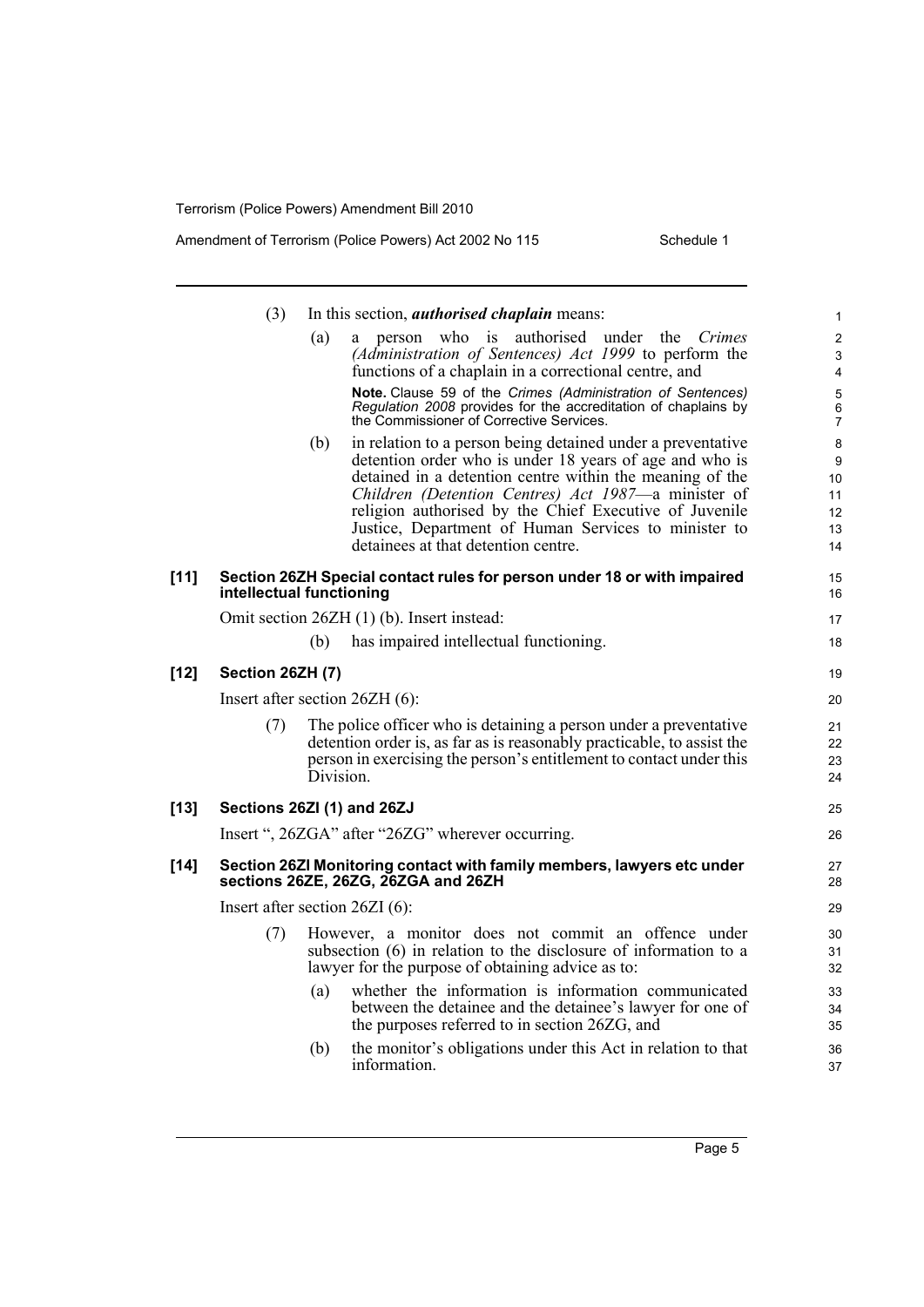| Schedule 1 |  |  |  | Amendment of Terrorism (Police Powers) Act 2002 No 115 |
|------------|--|--|--|--------------------------------------------------------|
|------------|--|--|--|--------------------------------------------------------|

| $[15]$ | Section 26ZL Taking fingerprints, recordings, samples of handwriting or<br>photographs                                                                                            | 1<br>$\overline{c}$ |
|--------|-----------------------------------------------------------------------------------------------------------------------------------------------------------------------------------|---------------------|
|        | Omit section $26ZL(5)$ (b) and (6) (b). Insert instead:                                                                                                                           | 3                   |
|        | has impaired intellectual functioning,<br>(b)                                                                                                                                     | 4                   |
| $[16]$ | <b>Section 26ZL (11)</b>                                                                                                                                                          | 5                   |
|        | Omit "incapable of managing his or her affairs".                                                                                                                                  | 6                   |
|        | Insert instead "has impaired intellectual functioning".                                                                                                                           | 7                   |
| $[17]$ | Section 26ZO Monitoring by Ombudsman                                                                                                                                              | 8                   |
|        | Omit "For the period of 5 years after the commencement of this Part, the" from<br>section 26ZO $(1)$ .                                                                            | 9<br>10             |
|        | Insert instead "The".                                                                                                                                                             | 11                  |
| $[18]$ | Section 26ZO (4) (c)                                                                                                                                                              | 12                  |
|        | Insert at the end of section $26ZO(4)$ (b):                                                                                                                                       | 13                  |
|        | and                                                                                                                                                                               | 14                  |
|        | every 3 years after that,<br>(c)                                                                                                                                                  | 15                  |
| $[19]$ | <b>Section 26ZO (8)</b>                                                                                                                                                           | 16                  |
|        | Omit "may". Insert instead "is to".                                                                                                                                               | 17                  |
| $[20]$ | <b>Section 27W Destruction of records</b>                                                                                                                                         | 18                  |
|        | Omit the section.                                                                                                                                                                 | 19                  |
| $[21]$ | <b>Section 27ZC Monitoring by Ombudsman</b>                                                                                                                                       | 20                  |
|        | Omit "For the period of 2 years after the commencement of this Part (as<br>inserted by the Terrorism Legislation Amendment (Warrants) Act 2005), the"<br>from section $27ZC(1)$ . | 21<br>22<br>23      |
|        | Insert instead "The".                                                                                                                                                             | 24                  |
| $[22]$ | Section 27ZC (3)                                                                                                                                                                  | 25                  |
|        | Omit "as soon as practicable after the expiration of that 2-year period".                                                                                                         | 26                  |
|        | Insert instead "every three years".                                                                                                                                               | 27                  |
| $[23]$ | Section 27ZC (4) and (5)                                                                                                                                                          | 28                  |
|        | Omit "Minister" wherever occurring. Insert instead "Attorney General".                                                                                                            | 29                  |